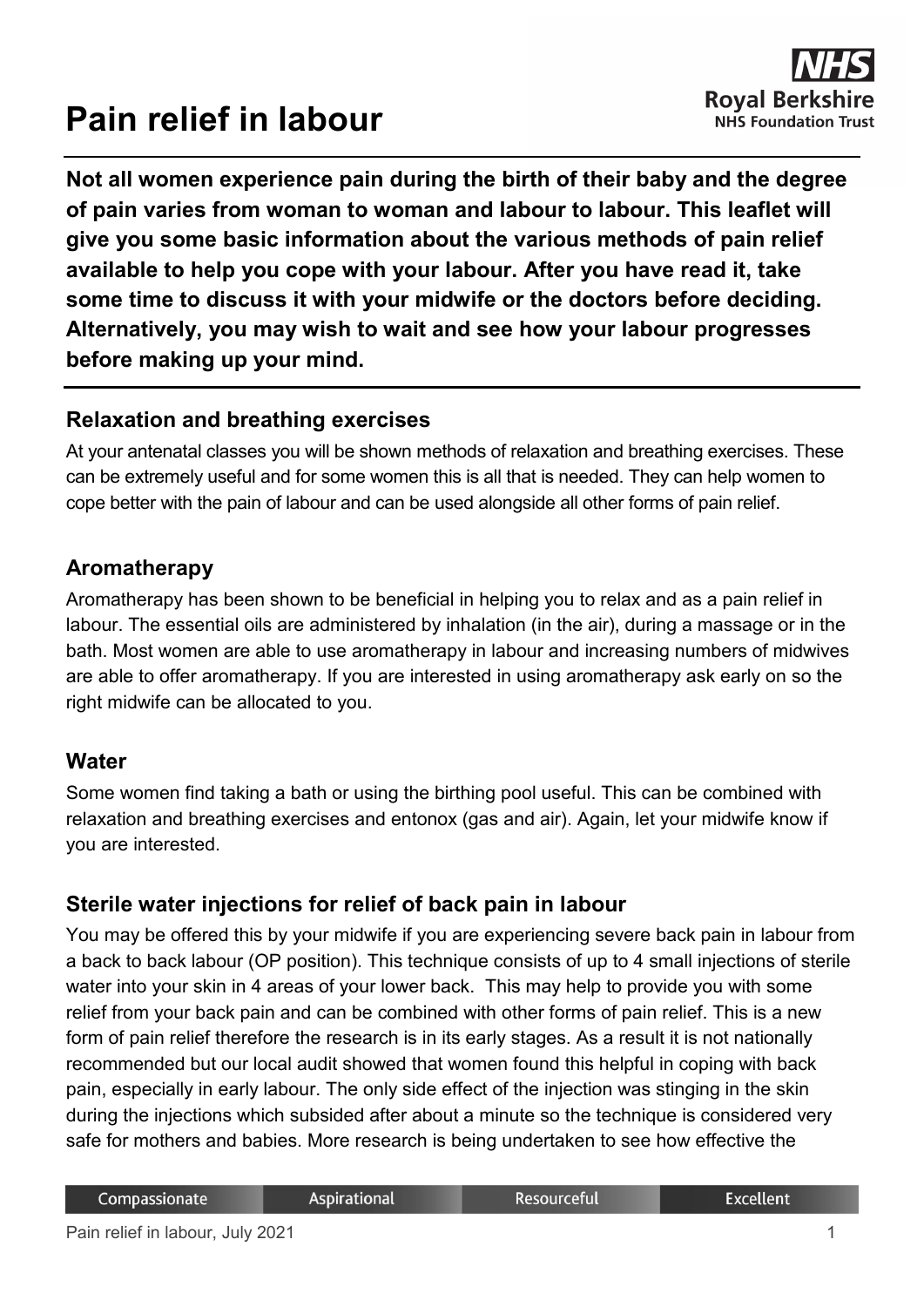injections are and we are continuing to offer sterile water injections until the results of larger studies are known. If you are interested please speak to your midwife.

# **Gas and air (entonox)**

This is a mixture of nitrous oxide (laughing gas) and oxygen. You breathe it in through a mouthpiece or mask during your contractions. It can be very useful, particularly towards the end of labour, either on its own or in addition to other pain relieving drugs. It can sometimes make you feel a bit sleepy or sick while you are breathing it but this does not last long and it has no effect upon the baby.

# **TENS**

This is a self-administered form of pain relief. It consists of four rubber pads placed on the lower half of your back. Small electrical impulses are sent through these all the time, which you can boost during a contraction. They cause a tingling sensation. The pain relief works by helping to release your body's own painkillers (endorphins). It may be all you need to control your pain but it can also be combined with most other types of pain relief. However, if you need an epidural or decide to use the pool the TENS would have to be stopped and the pads removed. The advantage of TENS is that you are in control of your pain relief and it does not make you or the baby sleepy as no drugs are involved. If you think that you would like to try TENS, talk to your midwife, as you will need to arrange hire of a machine.

# **Pain relieving injections**

A morphine based drug can be given into a muscle in your leg during labour to help with the pain. In some women it's very successful and all they need. However, it can make you sleepy and sick and your baby may be born a bit sleepy.

All the methods so far discussed are available on both the Rushey Midwife led Unit and the Delivery Suite.

**However, epidurals and patient controlled intravenous analgesia (Remifentanil PCA) are only available in the main Delivery Suite.** These are discussed in a separate leaflet. Please ask your midwife for a copy or visit [www.royalberkshire.nhs.uk/maternity](http://www.royalberkshire.nhs.uk/maternity) to download a copy.

# **Finally**

This is only a brief explanation about pain relief in labour. You may have lots of questions. Ask your midwife or the anaesthetist and we will do our best to help you.

For more detailed information, visit The Obstetric Anaesthetists Association website: [www.oaa](http://www.oaa-anaes.ac.uk/)[anaes.ac.uk](http://www.oaa-anaes.ac.uk/) and go to the "information for expectant parents" page.